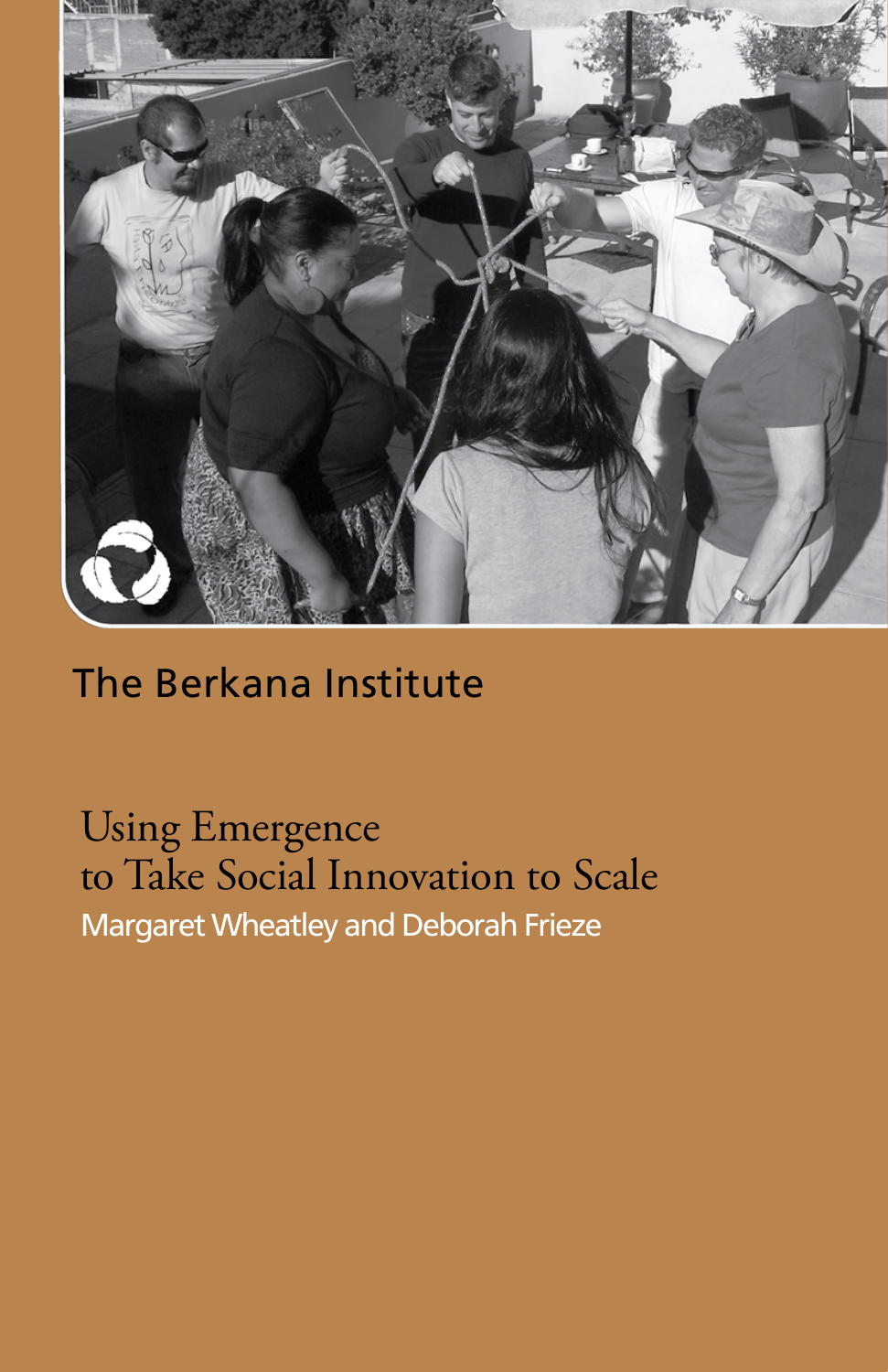# Using Emergence to Take Social Innovation to Scale

Margaret Wheatley & Deborah Frieze

Despite current ads and slogans, the world doesn't change one person at a time. It changes as networks of relationships form among people who discover they share a common cause and vision of what's possible.

This is good news for those of us intent on changing the world and creating a positive future. Rather than worry about critical mass, our work is to foster critical connections. We don't need to convince large numbers of people to change; instead, we need to connect with kindred spirits. Through these relationships, we will develop the new knowledge, practices, courage and commitment that lead to broad-based change.

But networks aren't the whole story. As networks grow and transform into active, working communities of practice, we discover

how life truly changes, which is through emergence. When separate, local efforts connect with each other as networks, then strengthen as communities of practice, suddenly and surprisingly a new system emerges at a greater level of scale. This system of influence possesses qualities and capacities that were unknown in the individuals. It isn't that they were hidden; they simply don't exist until the system emerges. They are properties of the system, not the individual, but once there, individuals possess them. And the system that emerges always possesses greater power and influence than is possible through planned, incremental change. Emergence is how life creates radical change and takes things to scale.

Since its inception in 1992, The Berkana Institute has been experimenting with the lifecycle of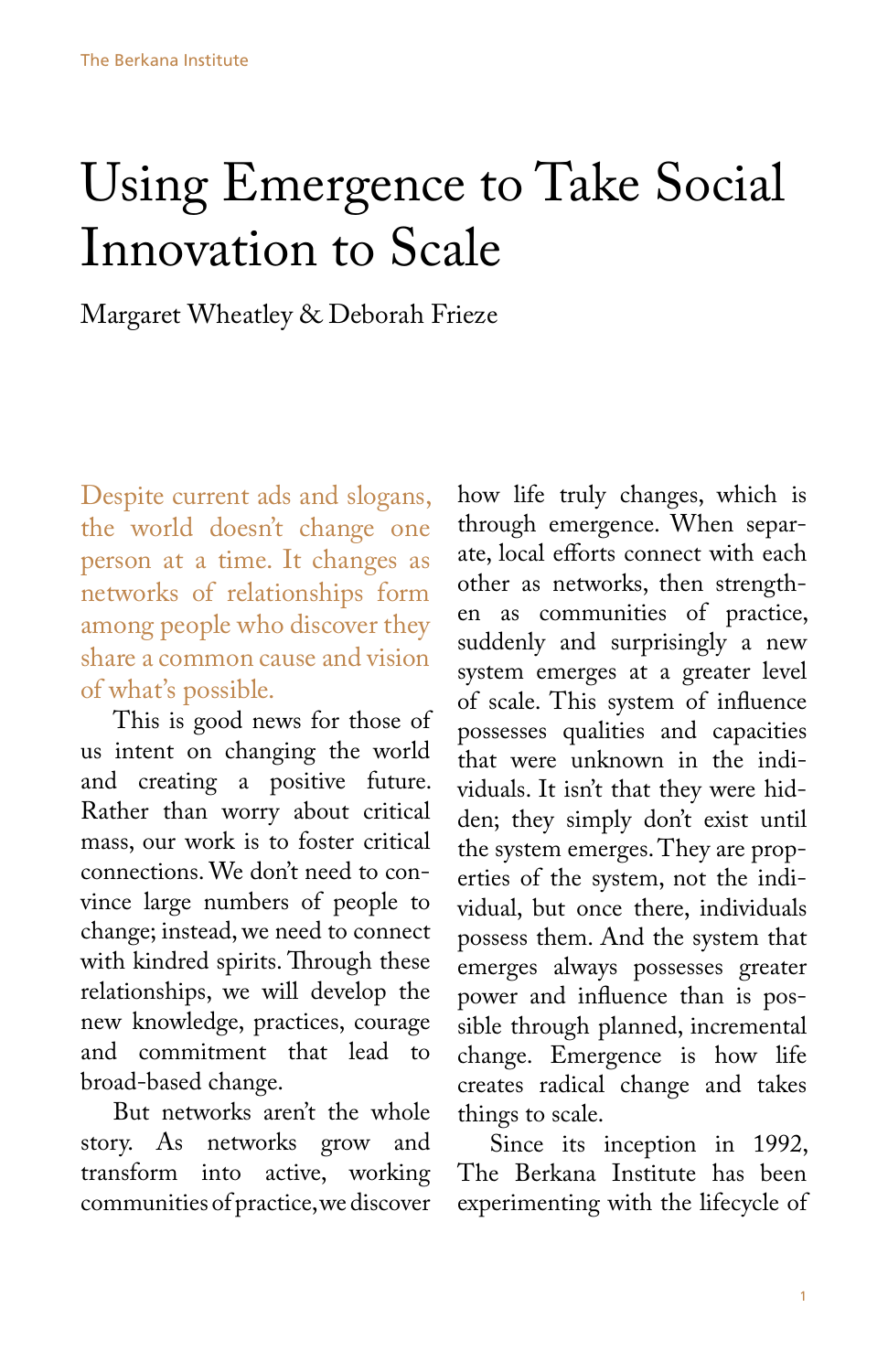emergence: how living systems begin as networks, shift to intentional communities of practice, and evolve into powerful systems capable of global influence. Through our work with communities in many different nations, we are learning what's possible when we connect people across difference and distance. By applying the lessons of living systems and working intentionally with emergence and its lifecycle, we are demonstrating how local social innovation can be taken to scale and provide solutions to many of the world's most intractable issues—such as community health, ecological sustainability and economic selfreliance.

## Why we need to understand networks

Researchers and social activists are beginning to discover the power of networks and networking. And there is a growing recognition that networks are the new form of organizing. Evidence of selforganized networks is everywhere: from social activists and web-based interest groups to terrorist groups and street gangs. While we now see

these everywhere, it is not because they're a new form of organizing. It's because we've removed our old paradigm blinders that look for hierarchy and control mechanisms in the belief that organization only happens through human will and intervention.

Networks are the only form of organization on this planet used by living systems. These networks result from self-organization, where individuals or species recognize their interdependence and organize in ways that support the diversity and viability of all. Networks create the conditions for emergence, which is how life changes. Because networks are the first stage in emergence, it is essential that we understand their dynamics and how they develop into communities and then systems.

Yet much of the current work on networks displays old paradigm bias. In social network analysis, physical representations of the network are created by mapping relationships. This is useful for convincing people that networks exist, and people are often fascinated to see the network made visible. Other network analysts name roles played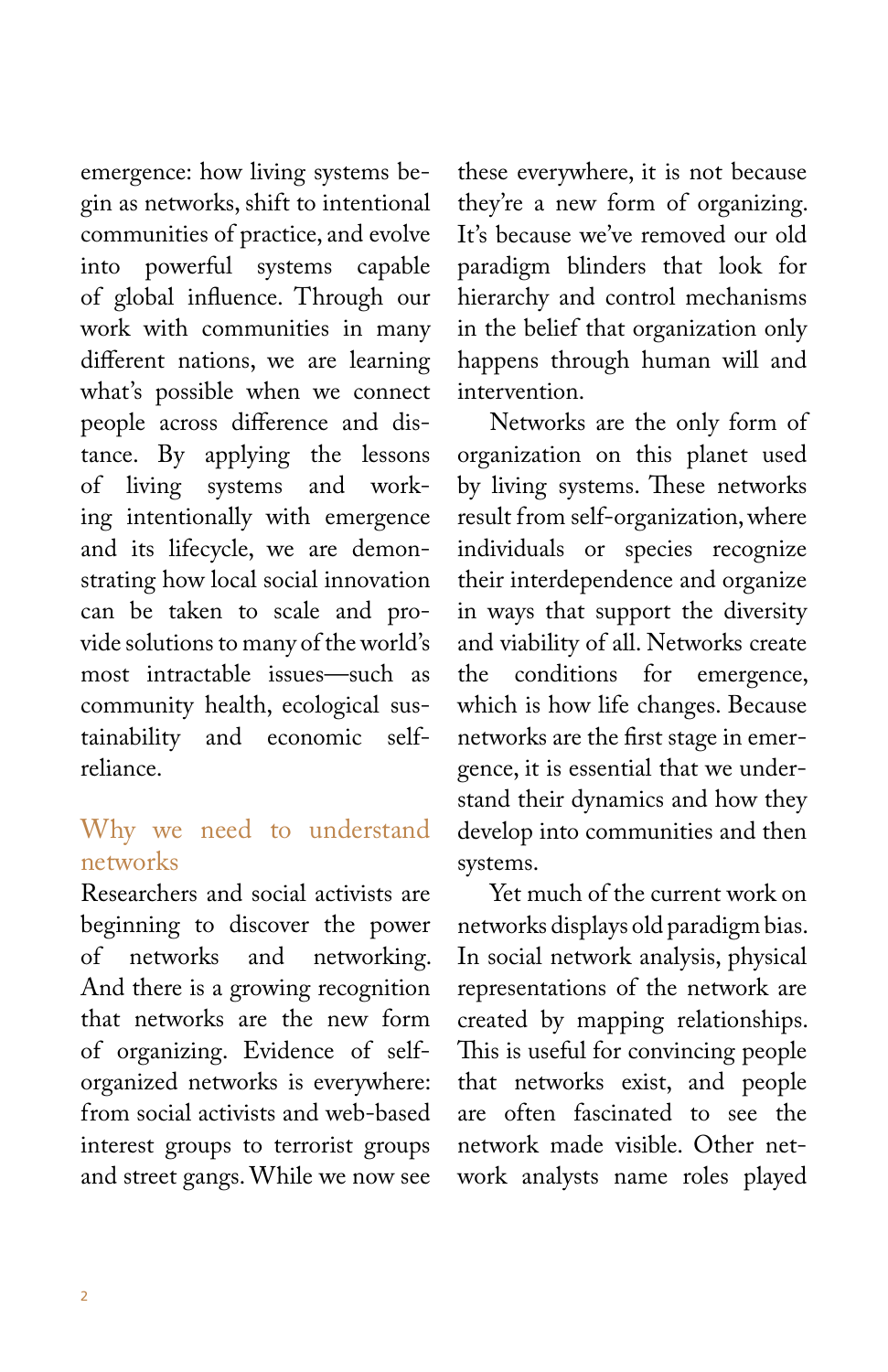by members of the network or make distinctions between different parts of the network, such as core and periphery. It may not be the intent of these researchers, but their work is often used by leaders to find ways to manipulate the network, to use it in a traditional and controlling way.

What's missing in these analyses is an exploration of the dynamics of networks:

- Why do networks form? What are the conditions that support their creation?
- What keeps a network alive and growing? What keeps members connected?
- What type of leadership is required?
- Why do people become leaders?
- What type of leadership interferes with or destroys the network?
- What happens after a healthy network forms? What's next?
- If we understand these dynamics and the lifecycle of emergence, what can we do as leaders, activists and social entrepreneurs to intentionally foster emergence?

## What is Emergence?

Emergence violates so many of our

Western assumptions of how change happens that it often takes quite a while to understand it. In nature, change never happens as a result of top-down, pre-conceived strategic plans, or from the mandate of any single individual or boss. Change begins as local actions spring up simultaneously in many different areas. If these changes remain disconnected, nothing happens beyond each locale. However, when they become connected, local actions can emerge as a powerful system with influence at a more global or comprehensive level. (Global here means a larger scale, not necessarily the entire planet.)

These powerful emergent phenomena appear suddenly and surprisingly. Think about how the Berlin Wall suddenly came down, how the Soviet Union ended, how corporate power quickly came to dominate globally. In each case, there were many local actions and decisions, most of which were invisible and unknown to each other, and none of which was powerful enough by itself to create change. But when these local changes coalesced, new power emerged. What could not be accomplished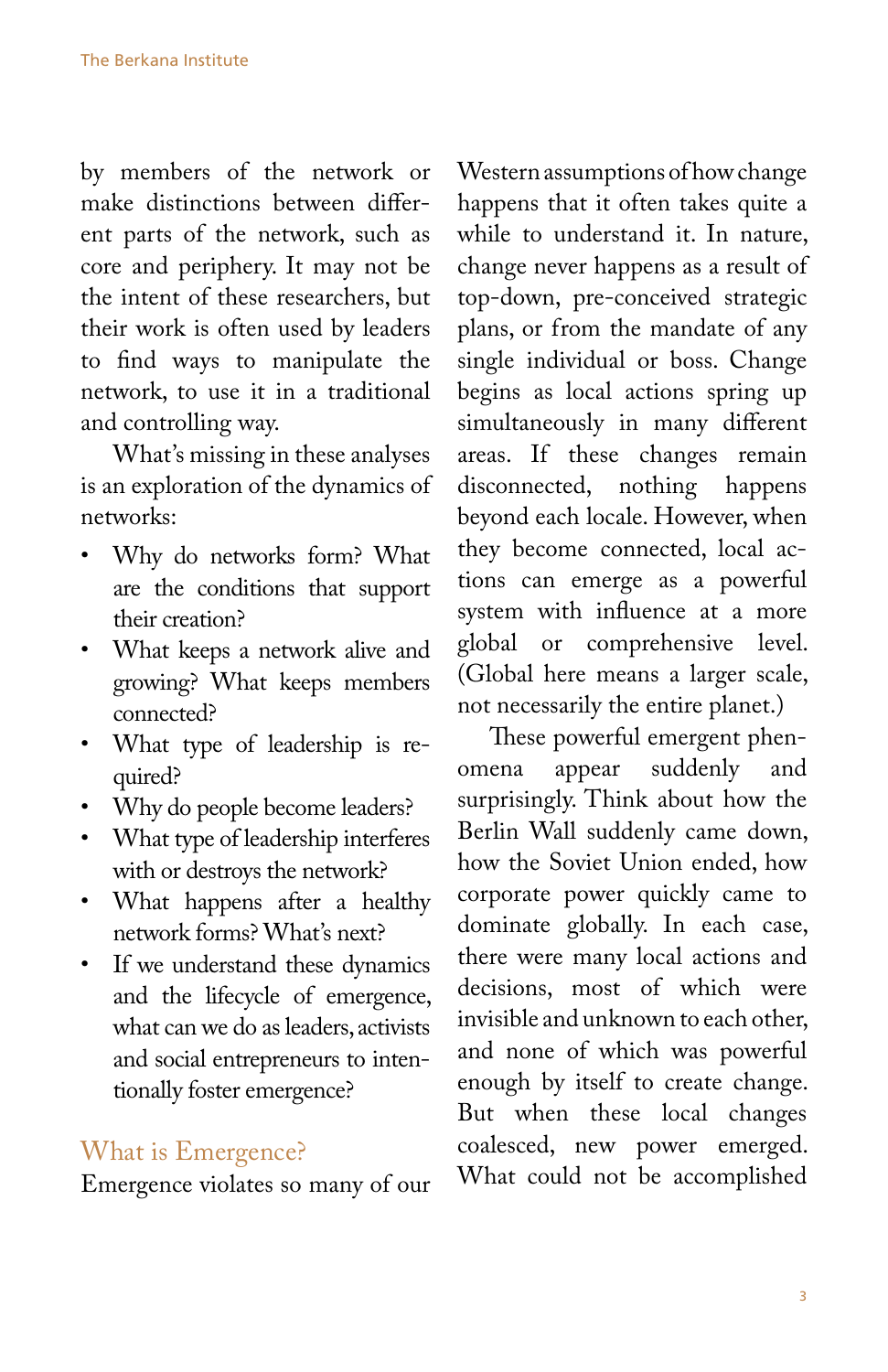by diplomacy, politics, protests, or strategy suddenly happened. And when each materialized, most of us were surprised. Emergent phenomena always have these characteristics: They exert much more power than the sum of their parts; they always possess new capacities different from the local actions that engendered them; they always surprise us by their appearance.

It is important to note that emergence always results in a powerful system that has many more capacities than could ever be predicted by analyzing the individual parts. We see this in the behavior of hive insects such as bees and termites. Individual ants possess none of the intelligence or skills that are in the hive. No matter how intently scientists study the behavior of individual ants, they can never see the behavior of the hive. Yet once the hive forms, each ant acts with the intelligence and skillfulness of the whole.

This aspect of emergence has profound implications for social entrepreneurs. Instead of developing them individually as leaders and skillful practitioners, we

would do better to connect them to like-minded others and create the conditions for emergence. The skills and capacities needed by them will be found in the system that emerges, not in better training programs.

Because emergence only happens through connections, Berkana has developed a four-stage model that catalyzes connections as the means to achieve large-scale change: Name, Connect, Nourish, Illuminate (*see Appendix*). We focus on discovering pioneering efforts and *naming* them as such. We then *connect* these efforts to other similar work globally. We *nourish* this network in many ways, but most essentially through creating opportunities for learning and sharing experiences and shifting into communities of practice. We also *illuminate* these pioneering efforts so that many more people will learn from them. We are attempting to work intentionally with emergence so that small, local efforts can become a global force for change.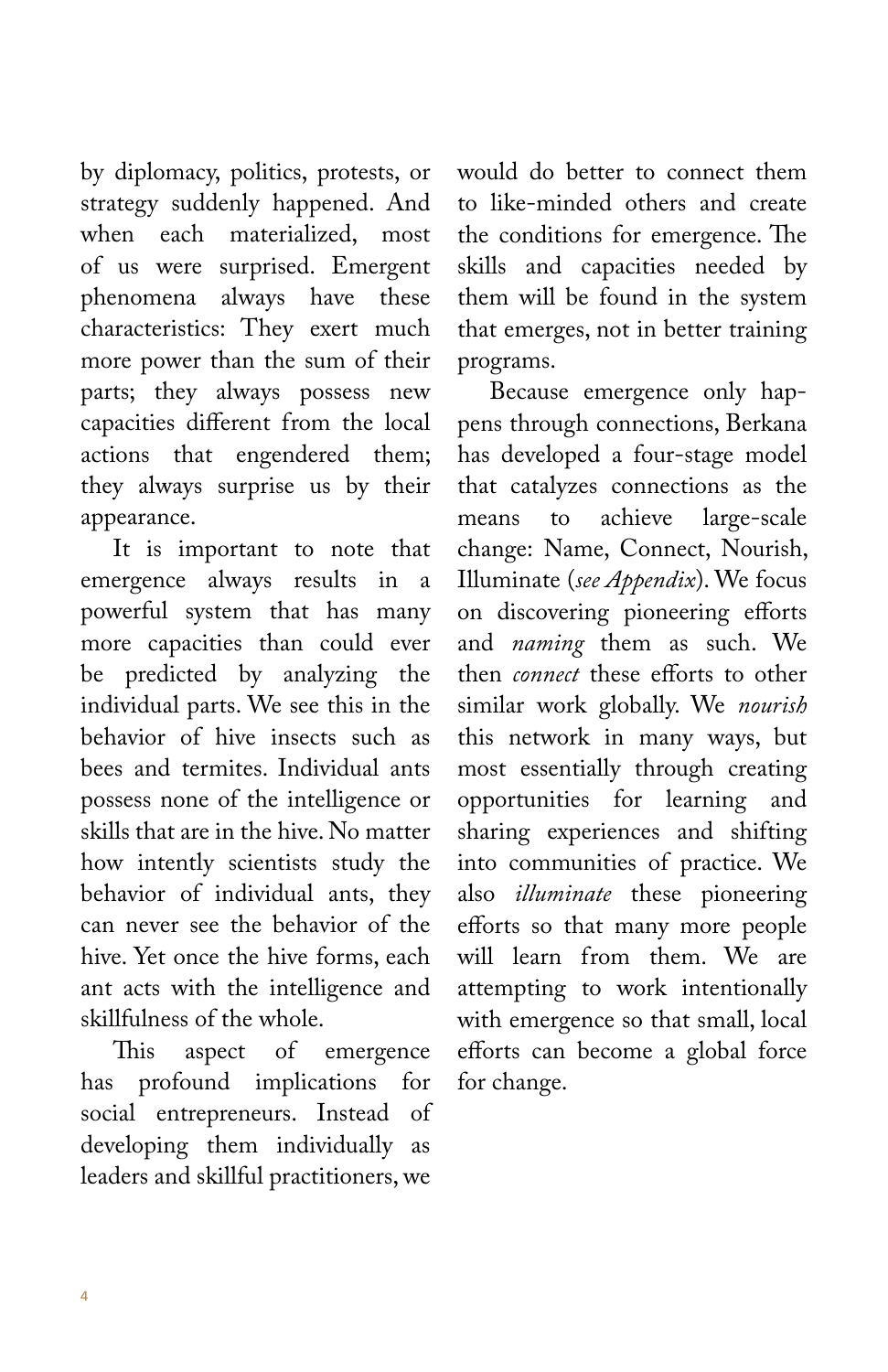## The Lifecycle of Emergence

**Stage One: Networks**



**Networks: Discovering Shared Meaning and Purpose**

We live in a time when coalitions, alliances and networks are forming as the means to create societal change. There are ever more networks and now, networks of networks. These networks are essential for people finding like-minded others, the first stage in the lifecycle of emergence. It's important to note that networks are only the beginning. They are based on self-interest: people usually network together for their own benefit and to develop their own work. Networks tend to have fluid membership; people move in and out of them based on how much they personally benefit from participating.

## S**tage Two: Communities of Practice**

Networks make it possible for people to find others engaged in similar work. The second stage of

emergence is the development of communities of practice (CoPs). Many such smaller, individuated communities can spring from a robust network. CoPs are also selforganized. People share a common work and realize there is great benefit to being in relationship. They use this community to share what they know, to support one another, and to intentionally create new knowledge for their field of practice.



**Communities of Practice: Developing New Practices Together** 

These CoPs differ from networks in significant ways. They are communities, which means that people make a commitment to be there for each other; they participate not only for their own needs, but to serve the needs of others.

In a community of practice, the focus extends beyond the needs of the group. There is an intentional commitment to advance the field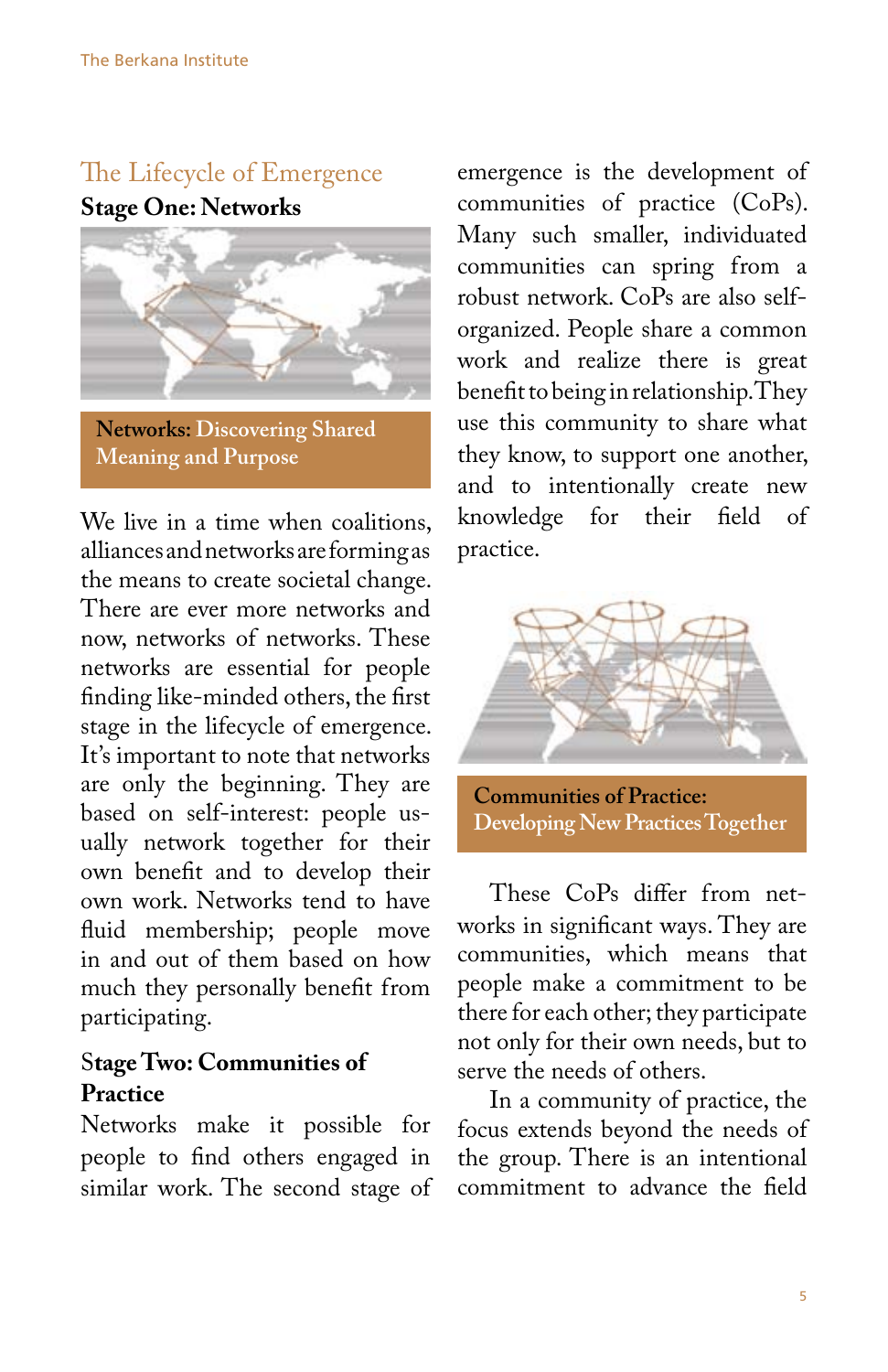of practice, and to share those discoveries with a wider audience. They make their resources and knowledge available to anyone, especially those doing related work.

The speed with which people learn and grow in a community of practice is noteworthy. Good ideas move rapidly among members. New knowledge and practices are implemented quickly. The speed at which knowledge development and exchange happens is crucial, because local regions and the world need this knowledge and wisdom now.

#### **Stage Three: Systems of Influence**

The third stage in emergence can never be predicted. It is the sudden appearance of a system that has real power and influence. Pioneering efforts that hovered at the periphery suddenly become the norm. The practices developed by courageous communities become the accepted standard. People no longer hesitate about adopting these approaches and methods, and they learn them easily. Policy and funding debates now include the perspectives and experiences of these pioneers. They become leaders in the field and are acknowledged as the wisdom keepers for their particular issue. And critics who said it could never



**Systems of Influence: New Practices Become the Norm**

be done suddenly become chief supporters (often saying they knew it all along).

Emergence is the fundamental scientific explanation for how local changes can materialize as global systems of influence. As a change theory, it offers methods and practices to accomplish the systems-wide changes that are so needed at this time. As leaders and communities of concerned people, we need to intentionally work with emergence so that our efforts will result in a truly hopeful future. No matter what other change strategies we have learned or favored, emergence is the only way change really happens on this planet. And that is very good news.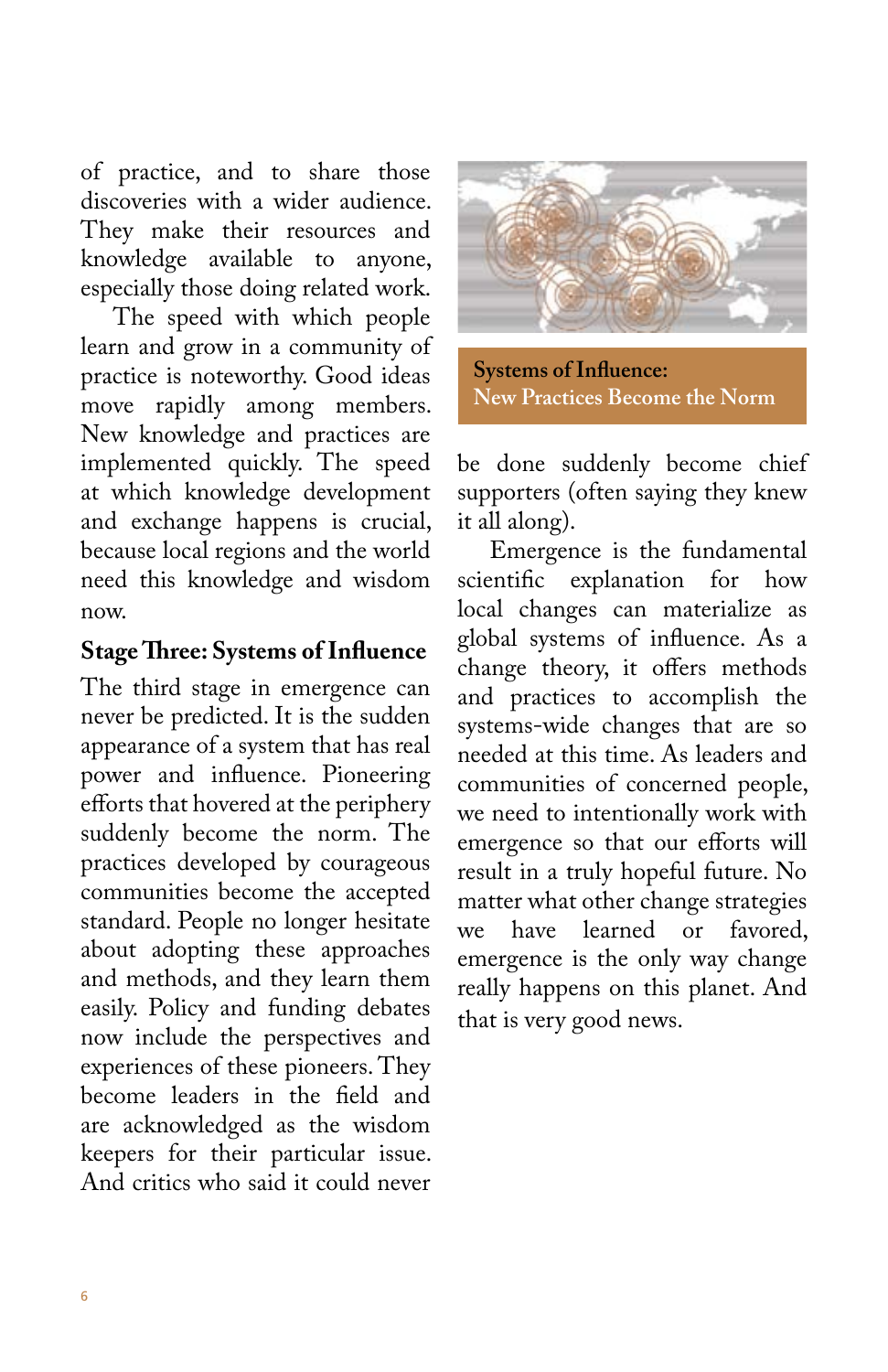## *Appendix*

## **Berkana's Four Stages for Developing Leadership-in-Community**

Berkana works with pioneering leaders and communities using a four-stage approach. This has evolved out of our understanding of how living systems grow and change, and years of practice and experimentation.

#### **I. Name**

Pioneering leaders act in isolation, unaware that their work has broader value. They are too busy to think about extending their work, and too humble to think that others would benefit. Berkana's first act is to recognize them as pioneers with experiences that are of value to others.

## **II. Connect**

Life grows and changes through the strength of its connections and relationships. (In nature, if a system lacks health, the solution is to connect it to more of itself.) Berkana creates connections in many different ways. We design and facilitate community gatherings. We host networks where people can exchange ideas and resources. Our collaborative technology supports communities of practice through dedicated websites, online conferences, asynchronous conversations and co-created knowledge.

## **III. Nourish**

Communities of practice need many different resources: ideas, mentors, processes, technology, equipment, money. Each is important, but foremost among these is learning and knowledge: knowing what techniques and processes work well, and learning from experience as people do the work. Berkana provides many of these sources of nourishment but, increasingly, we find that the most significant nourishment comes from the interactions and exchanges among pioneering leaders themselves. They need and want to share their practices, experiences and dreams. Creating opportunities for people to learn together has become our primary way of nourishing their efforts.

#### **IV. Illuminate**

It is difficult for anybody to see work based on a different paradigm. If people do notice such work, it is often characterized as inspiring deviations from the norm. It takes time and attention for people to see different approaches for what they are: examples of what the new world could be. The Berkana community publishes articles, tells our stories at conferences, and hosts learning journeys where people visit pioneering efforts, learn from them directly and develop lasting relationships.